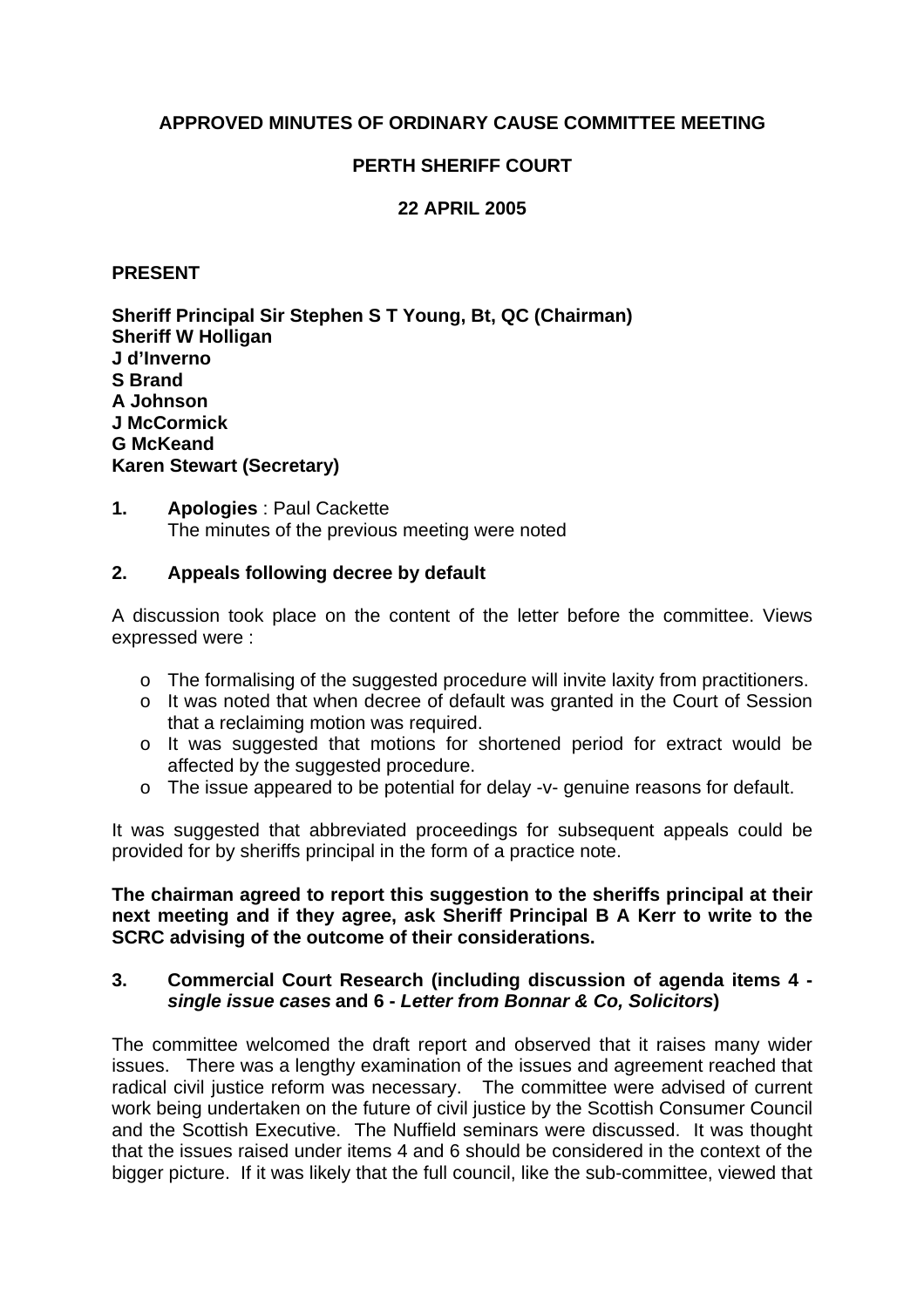more radical reform was necessary then these items should be delayed until the way forward was more clearly visible.

**It was agreed that this matter be placed before the SCRC at their next meeting to discuss the appropriateness of the SCRC approaching the Scottish Executive. In the meantime the chairman will discuss these matters with the other sheriffs principal.** 

## **4. Family Actions – single issue cases**

The committee took the view after discussion that there is nothing under the current procedure to stop parties from expediting proceedings through their pleadings, use of joint minutes etc. The issue was not one which could be viewed in isolation and should be taken in the context of a wider review of civil procedure. See item 3.

### **5. Caveats**

There was detailed discussion on the issue raised in the paper. The merits of having one caveat for both ordinary cause and summary applications was discussed along with the need to change the terms of the current forms. There was discussion on the effect upon the administration of courts. The suggestion to have a separate new S.I. for caveats gained approval.

**The Committee agreed that the following proposals should be reported to the Council:** 

- o **A composite S.I for caveats should be instructed similar to C of S Rule**
- o **Chapter 4 of OCR 93 should be repealed.**
- o **Rule 2.8 and 2.9 of Summary Application Rules should be repealed.**
- o **Interpretation of the content will require to be clarified in explanatory notes to avoid further ambiguity.**
- **6. Letter from Bonnar & Co, Solicitors**

See item 3

**Secretariat to write to Mr Conway, Bonnar & Co advising that the content of his letter had been referred back to SCRC for consideration along with the commercial court research.** 

### **7. Form F26**

**The committee considered the paper and agreed that there was no requirement for further amendment of the form.**